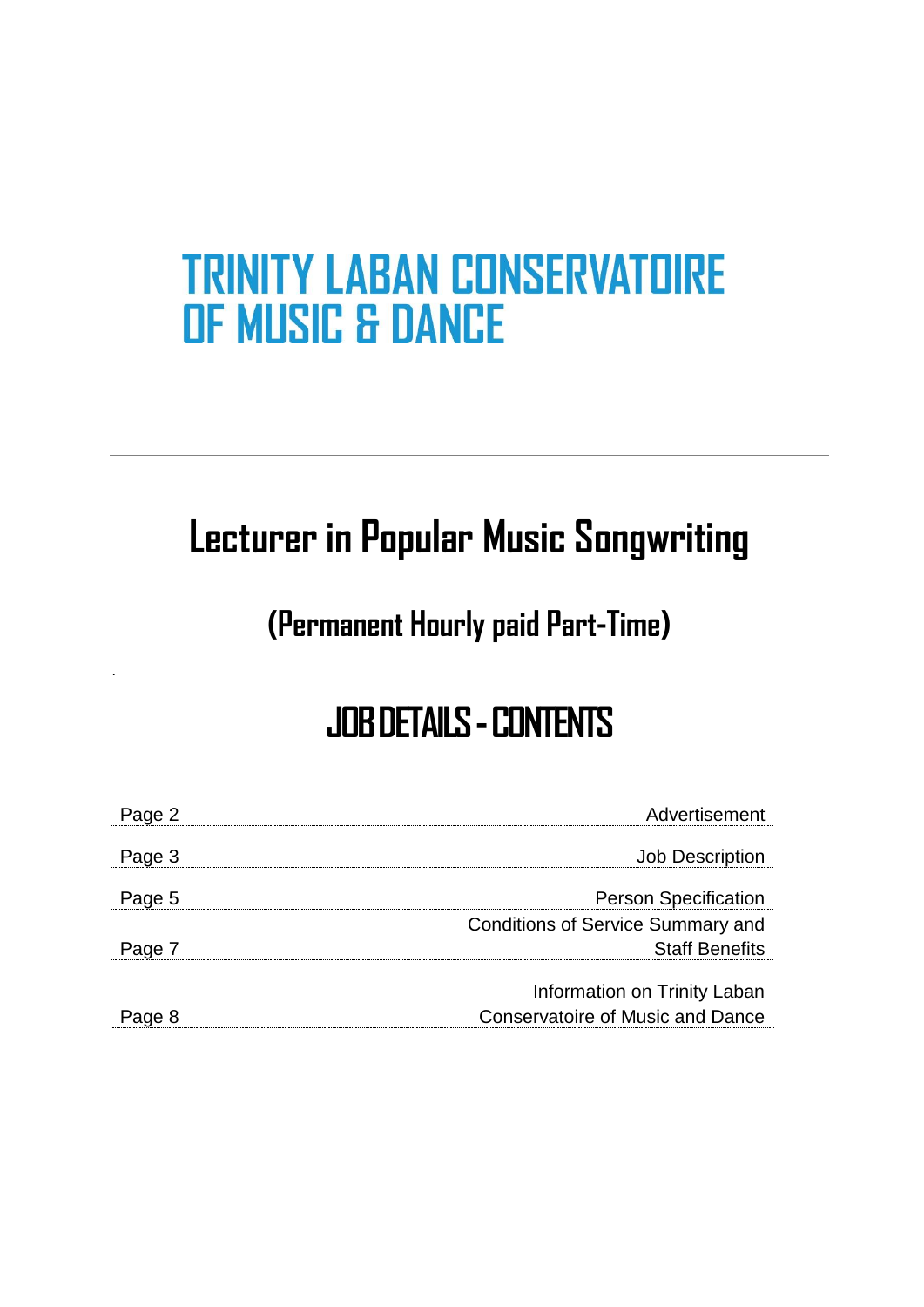#### **Lecturer in Popular Music - Songwriting Contract: Permanent Part-Time Hourly Paid Salary: (Including LWA): £52.23 - £61.29 per hour depending on experience**

We are looking to appoint an exceptional teacher to engage and inspire our students as a lecturer in songwriting.

Trinity Laban Conservatoire of Music and Dance is a forward-thinking world-class Higher Education Institution. At the leading edge of music and dance training, we provide the highest quality specialist education, reflecting the increasingly collaborative world of artistic practice and supporting professional artists' lifelong career development.

The BA in Music Performance and Industry is a three-year undergraduate programme in popular music. As the post holder, you will join a team of highly-skilled, forward-thinking professionals committed to fresh approaches to learning and teaching. We emphasise creativity as students develop their voice, gaining skills in performance and production. You will teach different ability levels, ranging from students who specialise as producers to teaching entry-level music technology. The teaching delivery will be practical in small classes with some individual provision, and you will also be responsible for creating online content to support learning. This position is an excellent opportunity for a professional songwriter and visionary educator.

As a successful candidate, you will have substantial music industry experience and expertise in songwriting. You will have an understanding of songwriting techniques and how to teach them. You will be able to design schemes of work at all undergraduate levels that involve creating lyrics, melody, harmonic structures, and production techniques across a range of genres with recognised professional expertise in at least one specialism. Previous teaching experience and curriculum design in Higher Education are desirable though not exclusive. The Faculty of Music is committed to innovation in learning and teaching. As the music industry evolves, you will have a crucial role in keeping the programme updated with the latest developments.

The BA in Music Performance and Industry seeks to address the inequality in society by positively encouraging a diverse student and staff membership. We aim to foster an inclusive community that reflects our society. Therefore, we actively encourage applications from suitably qualified and eligible candidates regardless of sex, race, disability, age, sexual orientation, gender reassignment, religion or belief, marital status, pregnancy, and maternity.

If you think this might be the job for you, please register an account with our eRecruitment system and complete an online application form using the following link <https://jobs.trinitylaban.ac.uk/>

#### **Closing Date**: **23:59 hours BST, 22 June 2022 (No Agencies) Interview Date**: **4 July 2022**

For any queries about this position that are not covered in the job pack, please email Katerina Filosofopoulou, People Services and Resourcing Officer, at [staffrecruitment@trinitylaban.ac.uk](mailto:staffrecruitment@trinitylaban.ac.uk)

*Our taught programmes are validated by Trinity Laban Conservatoire of Music and Dance. Research degrees are validated by City University, London.*

*Trinity Laban Conservatoire of Music and Dance is a company limited by guarantee registered in England and Wales Company No. 51090. Registered Charity No. 309998.*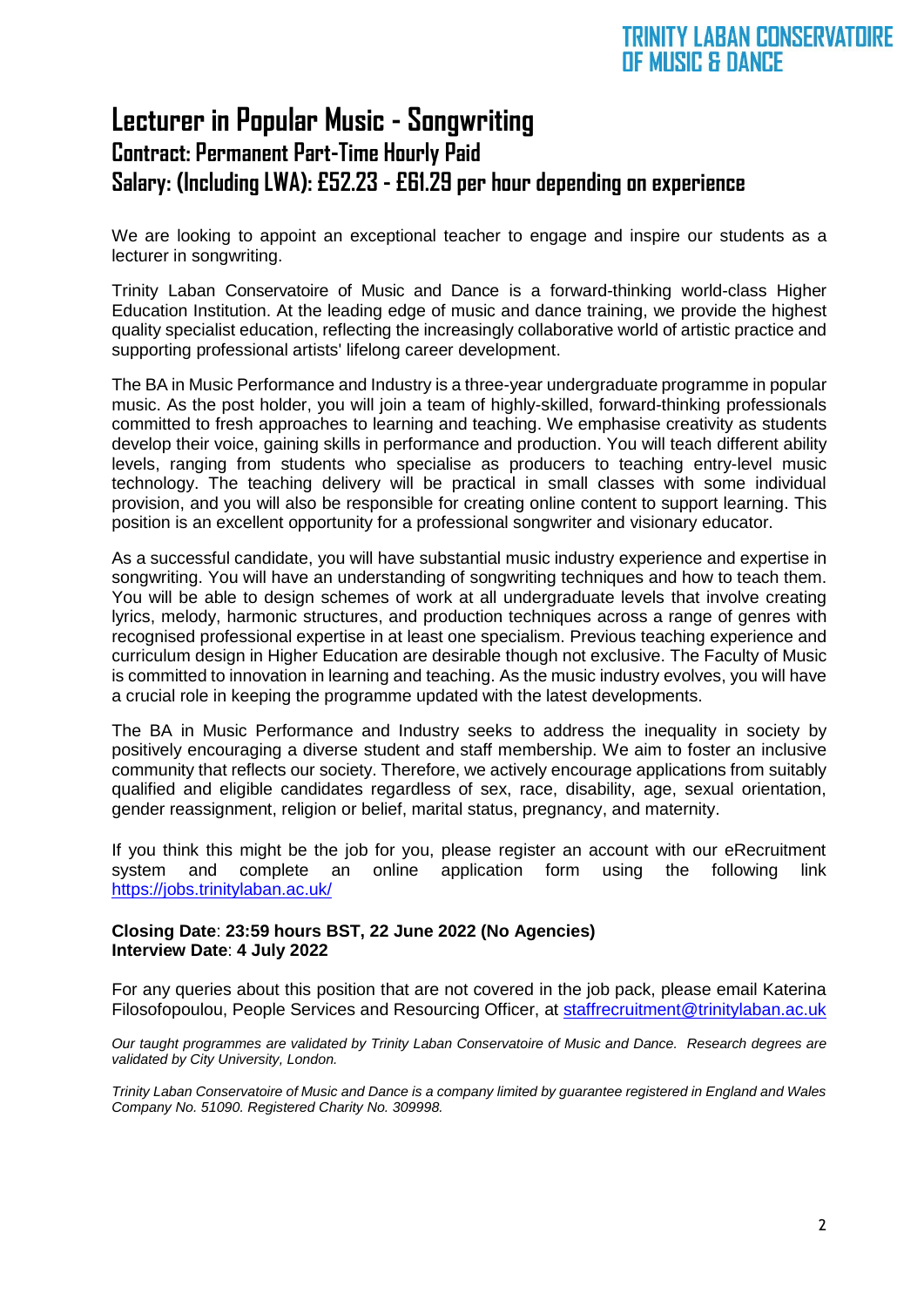### **JOB DESCRIPTION**

| Post:                | Professorial Staff (Music) Performance and Industry Studies:<br>Lecturer in Popular Music - Songwriting |
|----------------------|---------------------------------------------------------------------------------------------------------|
| Department:          | Faculty of Music: Music Performance and Industry                                                        |
| <b>Reporting to:</b> | Programme Leader BA Music Performance and Industry                                                      |
| Grade:               | Grade 7                                                                                                 |
| <b>Contract:</b>     | Hourly Paid Part Time. Permanent                                                                        |
|                      |                                                                                                         |

#### **PURPOSE OF ROLE**

- Inspire and teach songwriting
- To bring energy, experience and vision to the study of popular music, formalised for the first time at Trinity Laban;
- To be an active member of the BA Music Performance and Industry team.

#### **MAIN DUTIES AND RESPONSIBILITIES**

#### **Teaching**

You will:

- Deliver songwriting modules in classes to undergraduate students and contribute, as appropriate, to other teaching activities as agreed with the BAMPI Programme Leader;
- Lead group music performance projects;
- Use innovative approaches to learning and teaching, taking account of student-centred and research-informed methods;
- Develop online learning materials to support class teaching using institutional online platforms;
- Give feedback and advice to students in line with the curriculum ensuring the provision of accurate, high-quality and precise information about relevant learning opportunities and answering ongoing queries throughout the academic year;
- Be involved in the assessment of coursework;
- Contribute to the review and evaluation planning of modules;
- Be committed to innovation in learning and teaching in music production, technology and education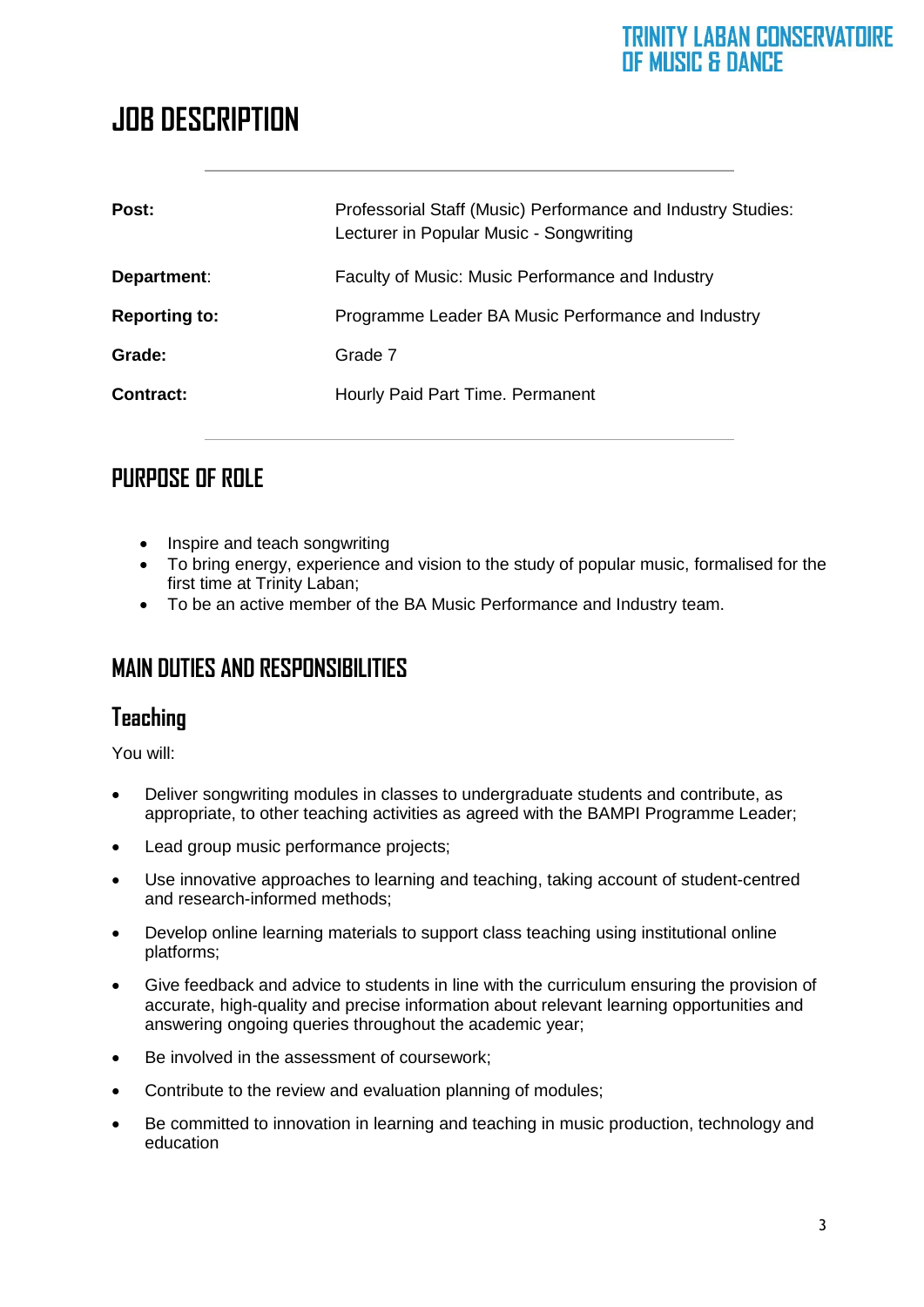#### **Administration**

You will:

- On occasion, contribute to the administrative process of the Faculty, and as appropriate, of the wider Conservatoire;
- Participate in, and make an active contribution to relevant Faculty groups and committees, including Programme Committees, Programme and team meetings, where appropriate;
- Exercise initiative within assigned tasks and execute tasks on time;
- Organise your work effectively, prioritising as appropriate;
- Provide written and verbal references for students as required.

#### **THE POST HOLDER MUST:**

- At all times, be committed to Trinity Laban's Equality and Diversity Policy:
- Adhere to all policies and procedures relating to Health and Safety in the workplace;
- Promote the profile and image of the Department and the Conservatoire wherever possible.

#### **CONSERVATOIRE VALUES:**

• All staff are expected to operate in line with Trinity Laban's Terms and Conditions for staff, which set out how we work together. More information about the Conservatoire's vision, mission and values are available at: <https://www.trinitylaban.ac.uk/about-us/governance/our-vision>

Trinity Laban has a no smoking policy on its premises.

*The above list is not exclusive or exhaustive, and the post holder will be required to undertake such duties as may reasonably be expected within the scope and grading of the post. All staff members are required to be professional, cooperative and flexible in line with the needs of the Conservatoire.*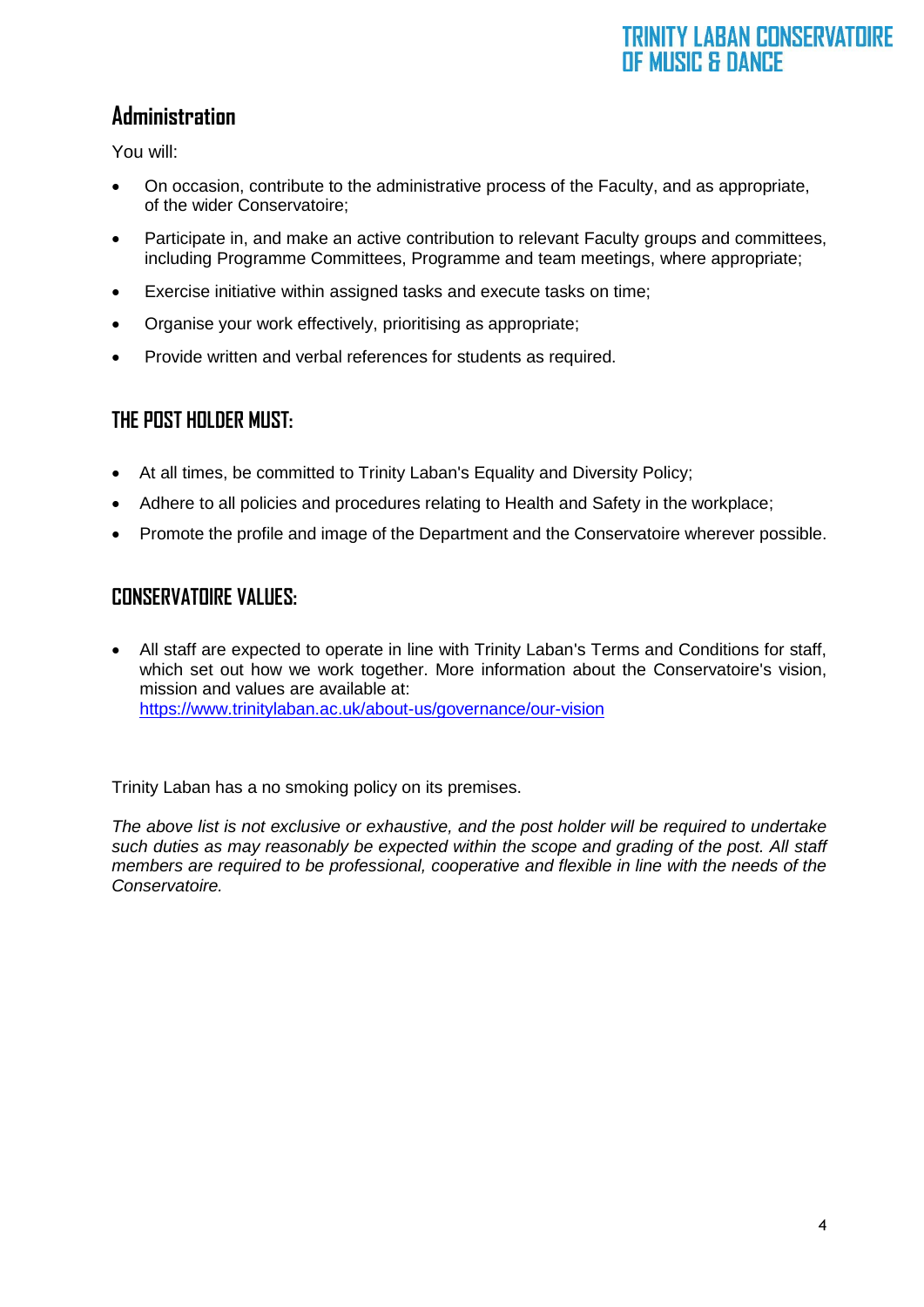### **LECTURER IN POPULAR MUSIC – SONGWRITING PERSON SPECIFICATION**

| <b>Criteria</b>                       | <b>Specification</b>                                                                                                                                                                        | E/D              | <b>Measured By</b>                             |
|---------------------------------------|---------------------------------------------------------------------------------------------------------------------------------------------------------------------------------------------|------------------|------------------------------------------------|
| <b>Experience</b>                     | Significant and extensive subject expertise<br>and professional experience.                                                                                                                 | <b>Essential</b> | Application,<br>presentation,<br>interview.    |
|                                       | Versatile and creative music educator with<br>experience in teaching at various levels and<br>in a range of learning environments.                                                          | <b>Essential</b> | Application                                    |
|                                       | Active research profile in a relevant/related<br>area/discipline.                                                                                                                           | <b>Desirable</b> | Application                                    |
|                                       | Established and current professional profile.                                                                                                                                               | Desirable        | Application                                    |
|                                       | Module/component leadership within a<br>higher music education context (e.g.<br>leadership of an area of study or a<br>component/module within an HE<br>degree/diploma programme)           | Desirable        | Application                                    |
|                                       |                                                                                                                                                                                             |                  |                                                |
| Education/<br>Qualifications          | A good quality honours degree or<br>equivalent in music, music technology or a<br>relevant related subject.                                                                                 | Desirable        | Application                                    |
|                                       | HE Teaching Qualification or another<br>equivalent accreditation.                                                                                                                           | Desirable        | Application                                    |
|                                       |                                                                                                                                                                                             |                  |                                                |
| Knowledge or<br><b>Understanding</b>  | Demonstrable interest in higher education,<br>curriculum development and awareness of<br>enhancement-led approaches to teaching<br>delivery.                                                | <b>Essential</b> | Application,<br>Presentation and<br>Interview. |
|                                       | Knowledge of standard processes and<br>expectations of the higher education sector,<br>including learning and teaching, quality<br>assurance and student-centred learning.                  | Desirable        | Interview                                      |
|                                       |                                                                                                                                                                                             |                  |                                                |
| <b>Skills and</b><br><b>Abilities</b> | Ability to plan and deliver coherent teaching<br>both in person and blended, including<br>relevant assessment activities                                                                    | <b>Essential</b> | Application,<br>Presentation and<br>Interview  |
|                                       | Excellent communication skills (written and<br>oral), including the ability to operate as part<br>of a team through consultation, cooperation<br>and evidencing mutual professional respect | Desirable        | Interview                                      |
|                                       | Experience in working with a range of<br>learners, including those from low<br>socioeconomic and educationally<br>disadvantaged and culturally diverse<br>backgrounds                       | Desirable        | Application,<br>Interview                      |
|                                       | Ability to utilise a range of IT<br>systems/resources (including VLE systems<br>such as Moodle) in relation to                                                                              | Desirable        | Interview                                      |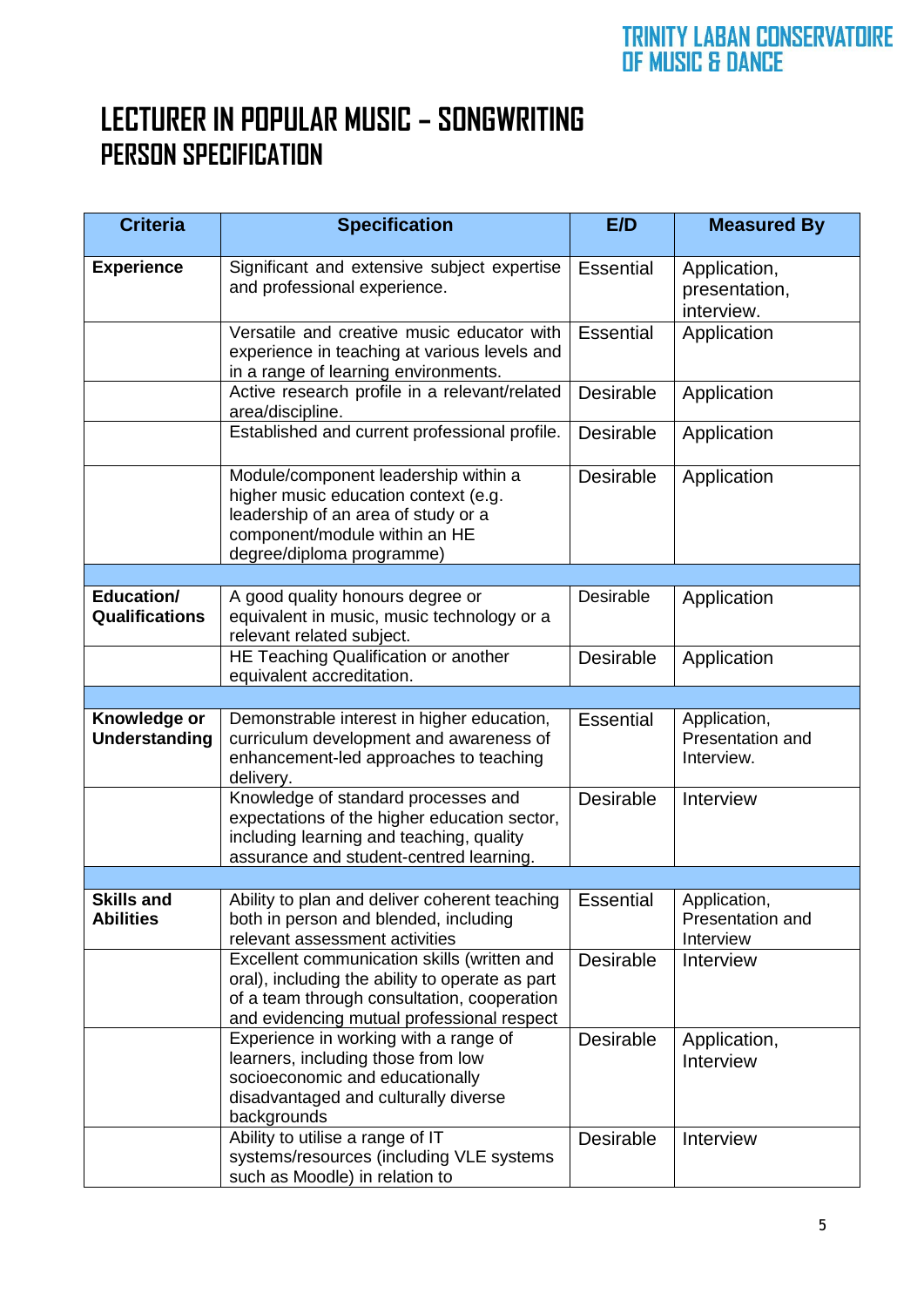|                                     | communication and support of learning and<br>teaching                                                                                                           |                  |                       |
|-------------------------------------|-----------------------------------------------------------------------------------------------------------------------------------------------------------------|------------------|-----------------------|
|                                     |                                                                                                                                                                 |                  |                       |
| <b>Personal</b><br><b>Qualities</b> | Ability to establish and maintain effective<br>relationships at all levels and, in particular,<br>to inspire and motivate students                              | <b>Essential</b> | Interview             |
|                                     | Self-motivated, systematic and flexible<br>worker, able to use time efficiently, meet<br>priorities and deadlines and act on their<br>initiative when necessary | <b>Essential</b> | Interview             |
|                                     | Evident record of relevant professional<br>development and commitment to a<br>continuing professional development profile                                       | <b>Desirable</b> | Interview/application |
|                                     |                                                                                                                                                                 |                  |                       |

*Please note, that it will not be possible for the Conservatoire to issue a Certificate of Sponsorship for successful candidates as we are awaiting further information from UK Visas and Immigration. Applicants will therefore need to be eligible to work in the UK or have limited leave to remain in the UK and associated right to work for the duration of their employment with the Conservatoire, in accordance with the Immigration, Asylum and Nationality Act 2006.*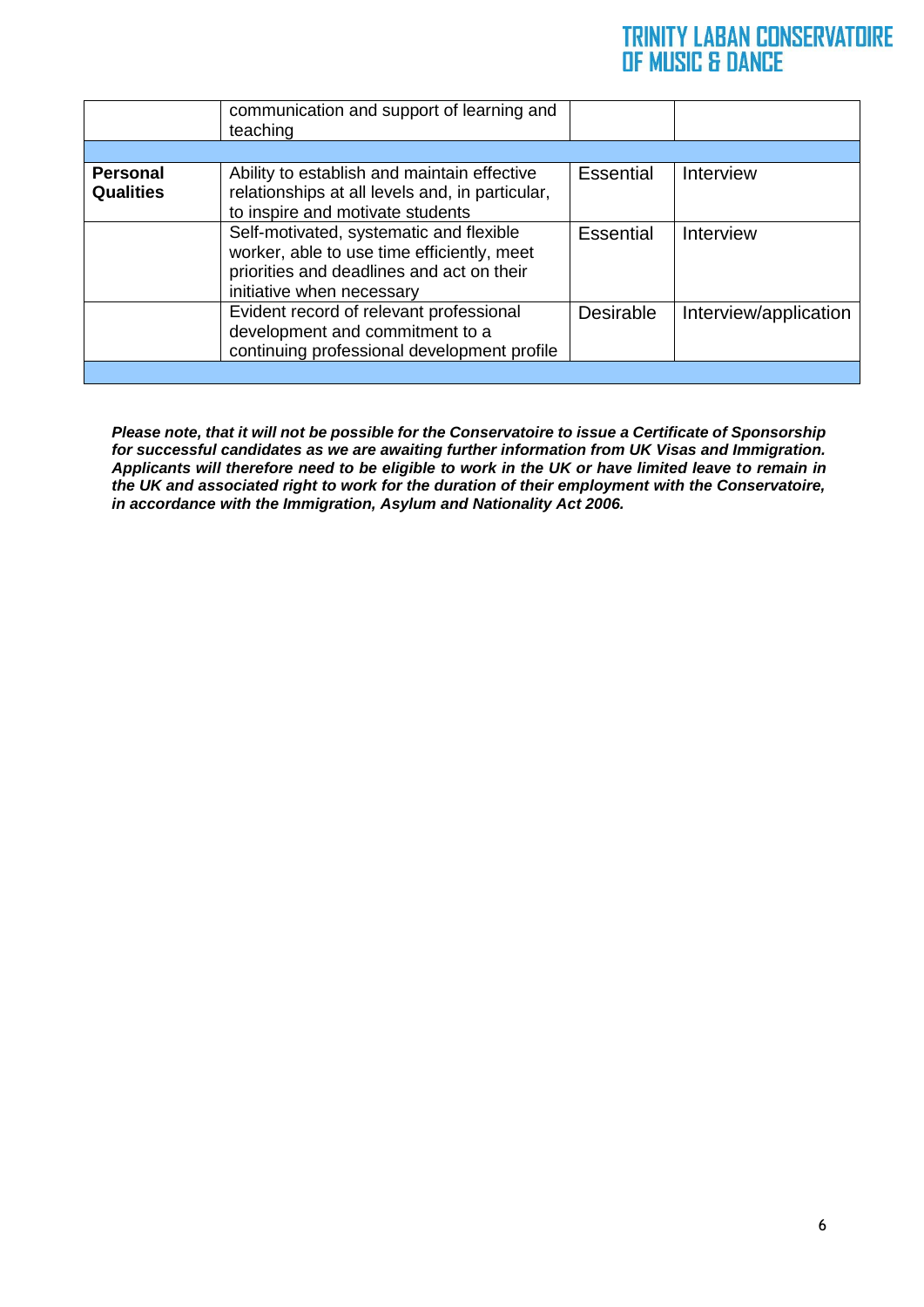#### **CONDITIONS OF SERVICE – SUMMARY AND STAFF BENEFITS**

- **Contract:** Permanent Hourly Paid Part-time, subject to a 6-month probationary period.
- **Hours:** Variable. Initially, this part-time role will involve 2-4 hours teaching a week, expanding to 6 -10. Individual teaching hours will be in addition.
- **Location:** You will be based at the Faculty of Music (King Charles Court, Old Royal Naval college but may also be required to work at the Faculty of Dance (Laban building, Creekside).
- **Salary:** The salary for the post will be in accordance with Trinity Laban's Salary Scale Grade 7, Incremental Points 30 - 36, Precept Band B, £52.23 - £61.29 per hour, dependent on experience. Salaries are paid on the last working day of each month direct into bank or building society accounts.
- **Sick Pay:** Trinity Laban operates the Statutory Sick Pay Scheme, and staff may be eligible for benefits in excess of this under Trinity Laban's sick pay scheme.
- **Pension Scheme:** The successful candidate will be auto-enrolled in to The Teachers' Pension, if they meet the qualifying criteria. Employee contributions are dependent on their monthly salary. The Conservatoire currently pays the Employers contribution at the rate of 23.68% of pensionable salary.

**Staff** 

**Development**: A range of Staff Development opportunities are available.

- **Library:** The Laban Library & Archive (Faculty of Dance) and the Jerwood Library of the Performing Arts (Faculty of Music) are available for use.
- **Car Parking:** A limited number of parking spaces are available at the Laban Building, subject to availability.
- **Cafeteria**: Our Cafeterias/Licensed Bars at both sites serve a range of hot and cold drinks and snacks.
- **Events:** There is a wide range of music and dance performances each week, many of which are free to members of staff.
- **Classes:** Reduced rates access to most Adult & Children's Classes.
- **Eye Care:** Vouchers for eye tests are available for VDU users.
- **Health:** Reduced rates for Health services and access to the Cash 4 Health plan. Details are available from the Health Department.
- **Cycle to Work:** A cycle to work scheme is operated.
- **Give as you earn:** A give as you earn scheme is operated.